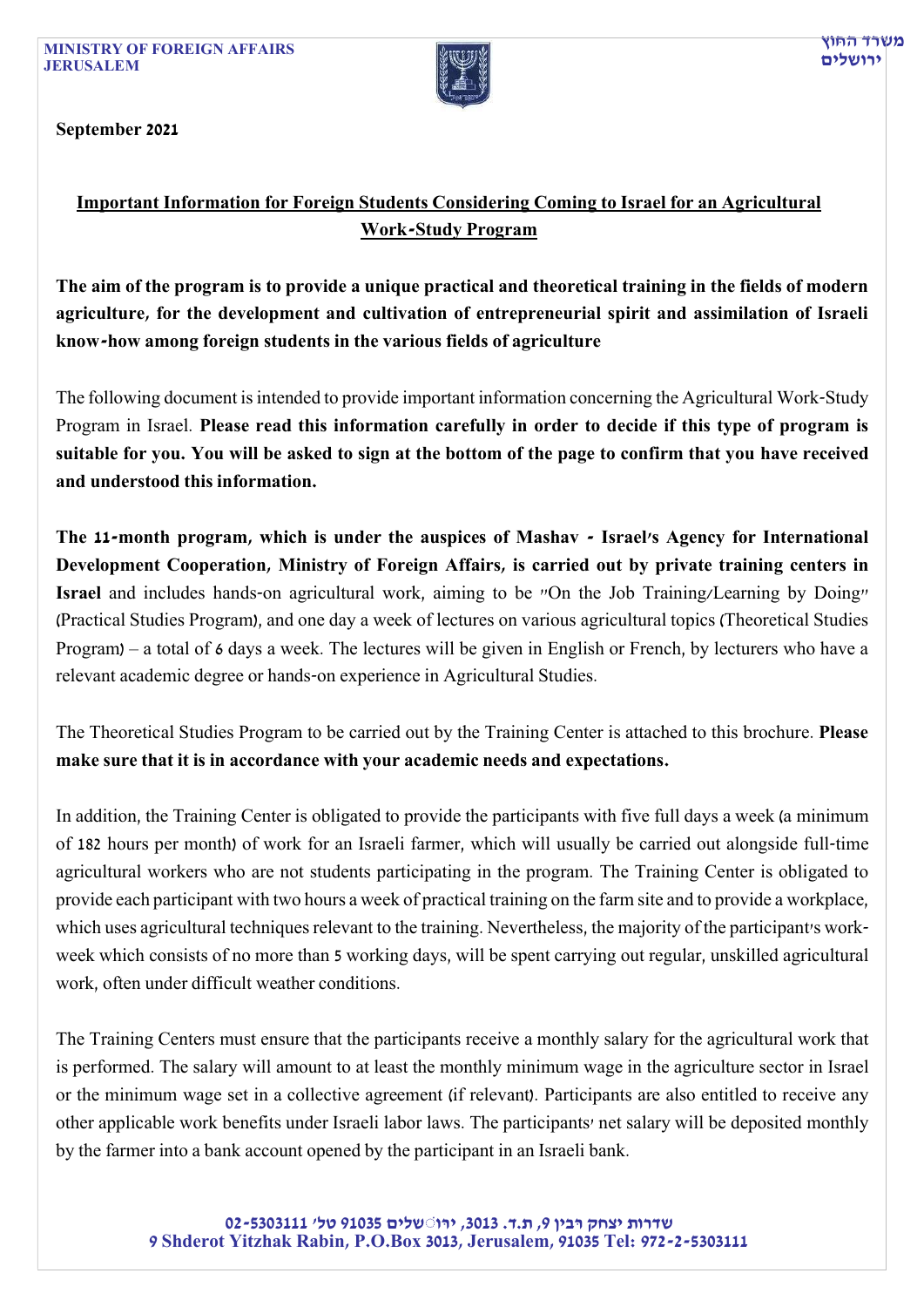

The farmer will also be responsible for providing the participants with private medical insurance, which does not include coverage for pre-existing conditions. In addition, the farmer will provide the participants with simple accommodations, usually in caravans or other temporary structures located near the worksite, which accommodate between 4-8 persons.

The gross minimum wage in Israel as of May 2021 is 5,300 NIS for 182 hours of work monthly (approximately 1,630 USD, according to the exchange rate of May 2021, which was of 3.25 NIS to the US dollar) and other salary components as detailed in the rights handbook attached. Please take into consideration that from the above sum, the farmer can deduct various legal expenses such as income tax, monthly sums from the participant's salary for participation in medical insurance, housing and related expenses as well as for other services or financial obligations agreed upon in writing by the participants to the farmer, which can reach up to a maximum of 25% of the gross monthly salary, and even more for the final month of employment, all as detailed in the rights handbook attached.

In addition, participants will be responsible for their tuition as well as airfare to and from Israel. The Training Center will usually require the participants to sign a standing bank order allowing automatic monthly payments from the participant's bank account to the Center for these expenses. The Training Centers may not make any other deductions or request any other payments from the participants.

Furthermore, the participants will be responsible for their own expenses in Israel for food, personal hygiene items and any personal travel in Israel, other than travel connected to the program and the practical training. These expenses may be considerably high as the cost of living in Israel is relatively high and the participants are usually located in farms with limited access to discount shopping centers.

In general, any sum remaining in the participant's bank account monthly - after all the above-mentioned deductions and expenses - will probably be less than half the above legal minimum wage for a 182 hour workmonth.

It is important that you receive clear information from the Training Center concerning the monthly payments to the Center, the expected salary and deductions and other expenses, to understand how much of the expected salary will remain in the bank account for personal use, before deciding if this program is suitable for you.

The individual Training Centers may provide additional improved conditions over and above those set out above. Any additional conditions that were promised should be clearly set out in writing in the information provided by the Training Center to the participants before their arrival in Israel..

A participant who is absent from the training program for more than 48 consecutive hours without notice, in advance or in retrospect, of his absence to the Training Center or farmer, will be considered as a participant